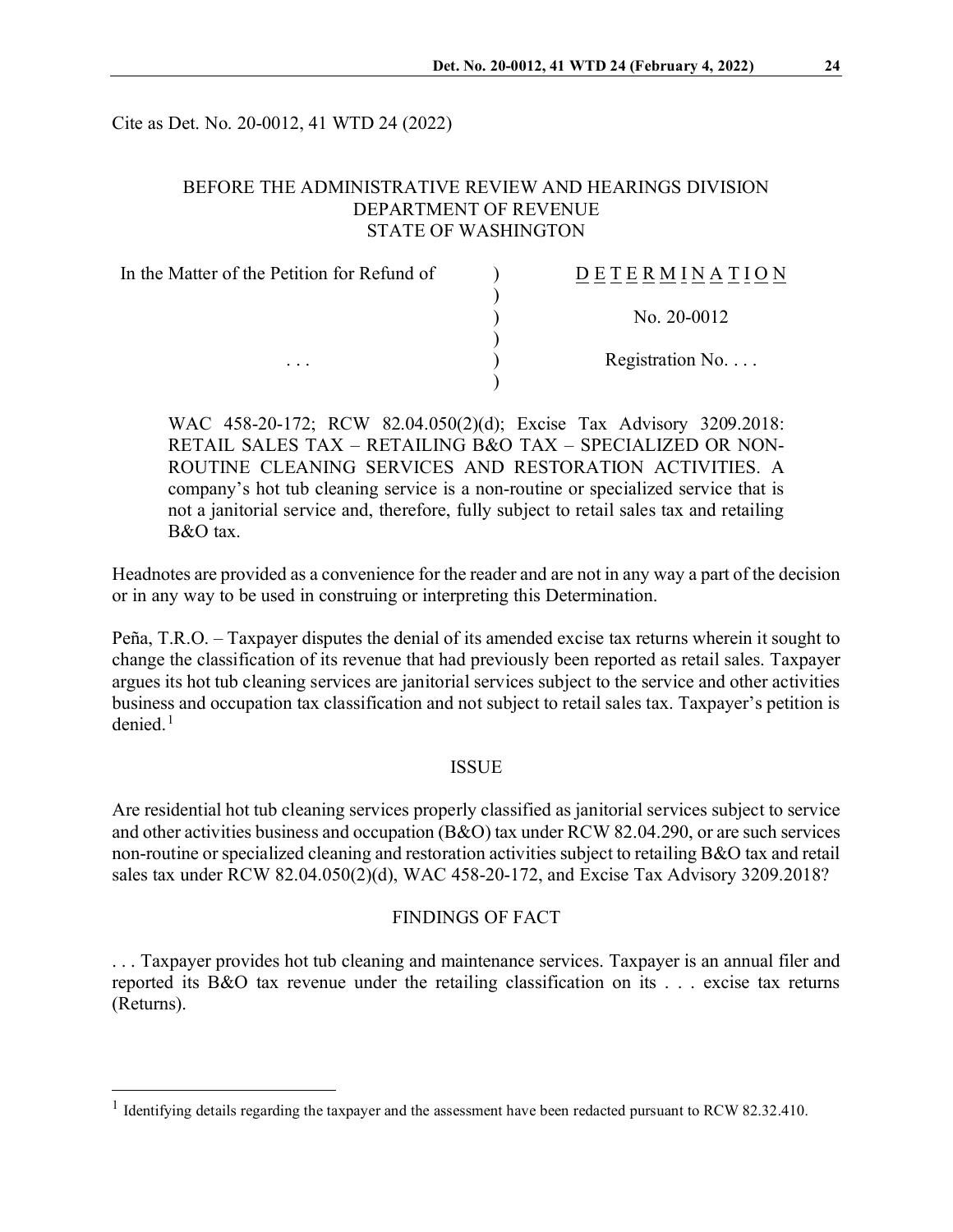. . . Taxpayer filed amended excise tax returns for the Returns, changing its reporting from retail sales to the service and other activities B&O tax classification. Taxpayer stated it originally filed under the wrong category and did not collect retail sales tax. The Department's Taxpayer Account Administration Division denied Taxpayer's amended returns because it concluded that hot tub cleaning and maintenance were not janitorial services and thus not subject to service and other activities B&O tax.

Taxpayer timely petitioned for review of the denial. It argues that the Department's Excise Tax Advisory (ETA) 3209.2018 defines the cleaning and maintenance of indoor/outdoor hot tubs as services that are not performed by a commercial janitor. Because it cleans residential, not commercial hot tubs, Taxpayer argues it should be considered as performing janitorial services under WAC 458-20-172 and not subject to retail sale tax. Taxpayer additionally argues that it performs janitorial services because WAC 296-17A-6602-03 includes the cleaning of spas and hot tubs in its definition of "janitorial cleaning services, N.O.C."[ [2](#page-1-0) ] Finally, Taxpayer argues that the majority of the services it provides are on three month, six month, or annual repeating contracts; therefore, its services are routine.

### ANALYSIS

Washington imposes the B&O tax on every person for the act or privilege of engaging in business activities in Washington. RCW 82.04.220. The tax is measured by applying particular rates against the value of products, gross proceeds of sale, or gross income of the business, as the case may be. *Id.*; *see also* Det. No. 16-0094, 35 WTD 557, 560 (2016).

Income from any business activity that is not expressly classified in Chapter 82.04 RCW is taxed under the "catch all" service and other business activities B&O tax classification. RCW 82.04.290(2). This tax is measured by the gross income of the business. RCW 82.04.290(2)(a).

Sales of tangible personal property and certain services are defined as "retail sales." RCW 82.04.050(1). "Retail sales" and "sales at retail" also include the sales or charge made for tangible personal property consumed or labor and services rendered for:

(d) The *cleaning, fumigating, razing, or moving of existing building or structures, but does not include the charge made for janitorial services*; and for purposes of this section the term "janitorial services" means those cleaning and caretaking services ordinarily performed by commercial janitor service businesses including, but not limited to, wall and window washing, floor cleaning and waxing, and the cleaning in place of rugs, drapes, and upholstery. The term "janitorial services" does not include painting, papering, repairing, furnace or septic tank cleaning, snow removal or sandblasting; . . . .

<span id="page-1-0"></span><sup>2</sup> Chapter 296-17A WAC classifies jobs for the purposes of Washington workers' compensation insurance. WAC 296- 17A-6602-03 is the classification for "janitorial cleaning services, N.O.C." [This is the classification for providing janitorial services to commercial businesses or to combined commercial and residential customers. "N.O.C." means "not otherwise classified." WAC 296-17-31002. The rule provides a separate classification for "janitorial cleaning services – residential." WAC 296-17A-6602-04.]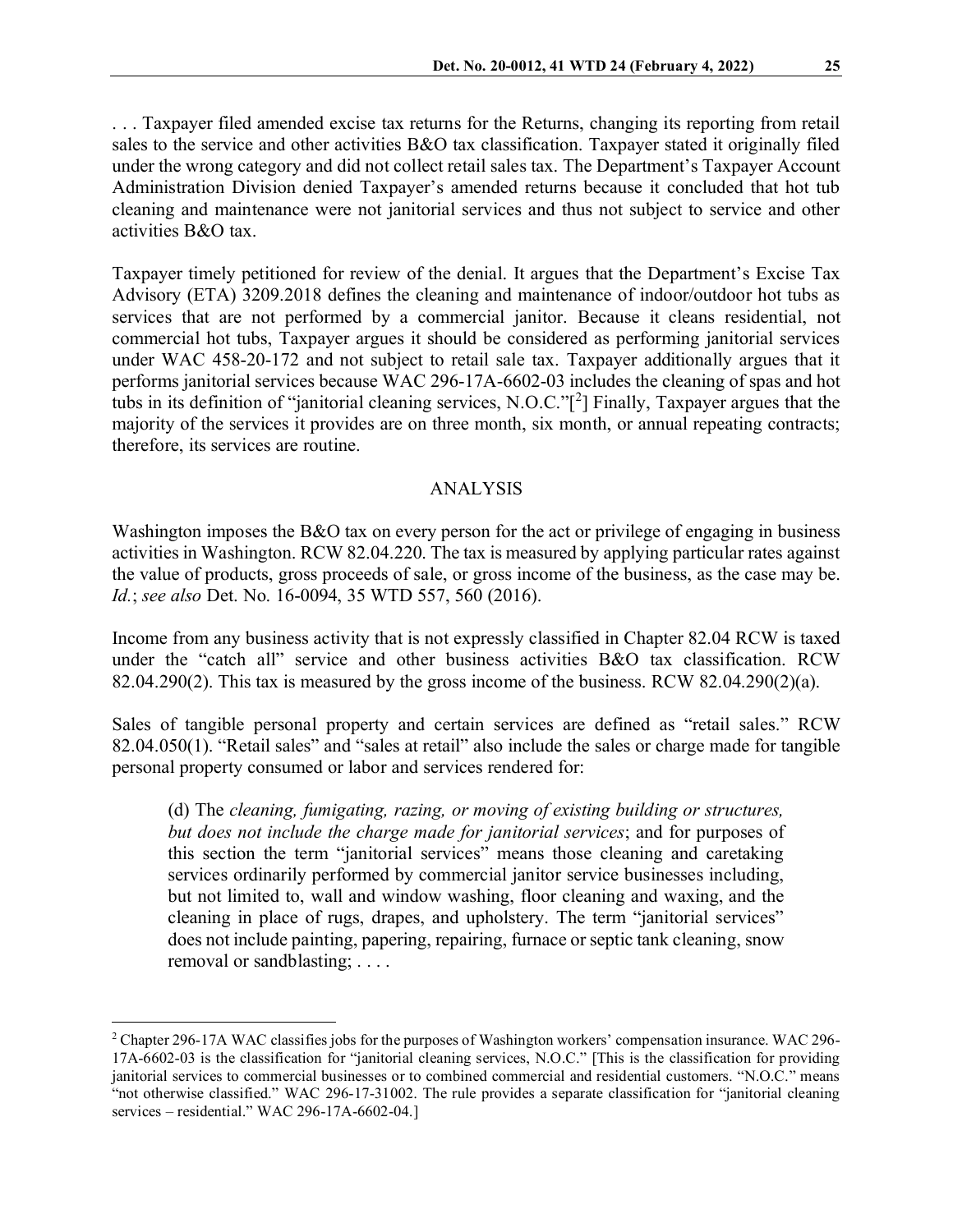RCW 82.04.050(2)(d) (emphasis added). When a taxpayer makes a retail sale in Washington, the gross proceeds from the sale are subject to the retailing B&O tax and the taxpayer is required to collect retail sales tax, measured by the selling price of the sale, from the buyer. RCW 82.04.250; RCW 82.08.020; RCW 82.08.050. If a seller fails to collect retail sales tax on a retail sale, and no exemption applies, the seller becomes liable for the tax. RCW 82.08.050(3).

WAC 458-20-172 (Rule 172), the Department's administrative rule addressing the taxation of janitorial and related services, provides additional clarification, stating in relevant part:

The term "janitorial services" includes activities performed regularly and normally by commercial janitor service businesses. Generally, these activities include the washing of interior and exterior window surfaces, floor cleaning and waxing, the cleaning of interior walls and woodwork, the cleaning in place of rugs, drapes and upholstery, dusting, disposal of trash, and cleaning and sanitizing bathroom fixtures. The term "janitorial services" does not include, among others, cleaning the exterior walls of buildings, the cleaning of septic tanks, special clean up jobs required by construction, fires, floods, etc., painting, papering, repairing, furnace or chimney cleaning, snow removal, sandblasting, or the cleaning of plant or industrial machinery or fixtures.

ETA 3209.2018 addresses the distinction between specialized cleaning and restoration services that are subject to retail sales tax and the retailing B&O classification and janitorial services subject to the service and other B&O classification. "[A]ctivities will constitute janitorial services if the activities involve light cleaning similar to examples identified [in RCW 82.04.050(2)(d) and Rule 172] and the activity is of a type performed ordinarily (regularly and normally) by commercial janitor service businesses." ETA 3209.2018 at 2. Non-routine or specialized services to clean or restore an existing building or structure, in contrast, are not janitorial services and hence fully subject to retail sales tax and retailing B&O tax. *Id*. ETA 3209.2018 further provides a nonexhaustive list of specialized or non-routine cleaning services and restoration activities:

- Grout or tile repair or re-grouting
- Refinishing floors, countertops, cabinets, furniture, etc.
- Mold abatement
- Hood cleaning
- Tap cleaning
- Removing and/or cleaning drain clogs
- Deep fryer oil filtration/cleaning
- Duct cleaning
- Smoke smell removal
- Hoarder cleanup
- Cleanup of asbestos, biohazard, hazmat, meth lab, crime scene, etc.
- Cleaning fish tanks
- Indoor/outdoor hot tub or pool cleaning and chemical maintenance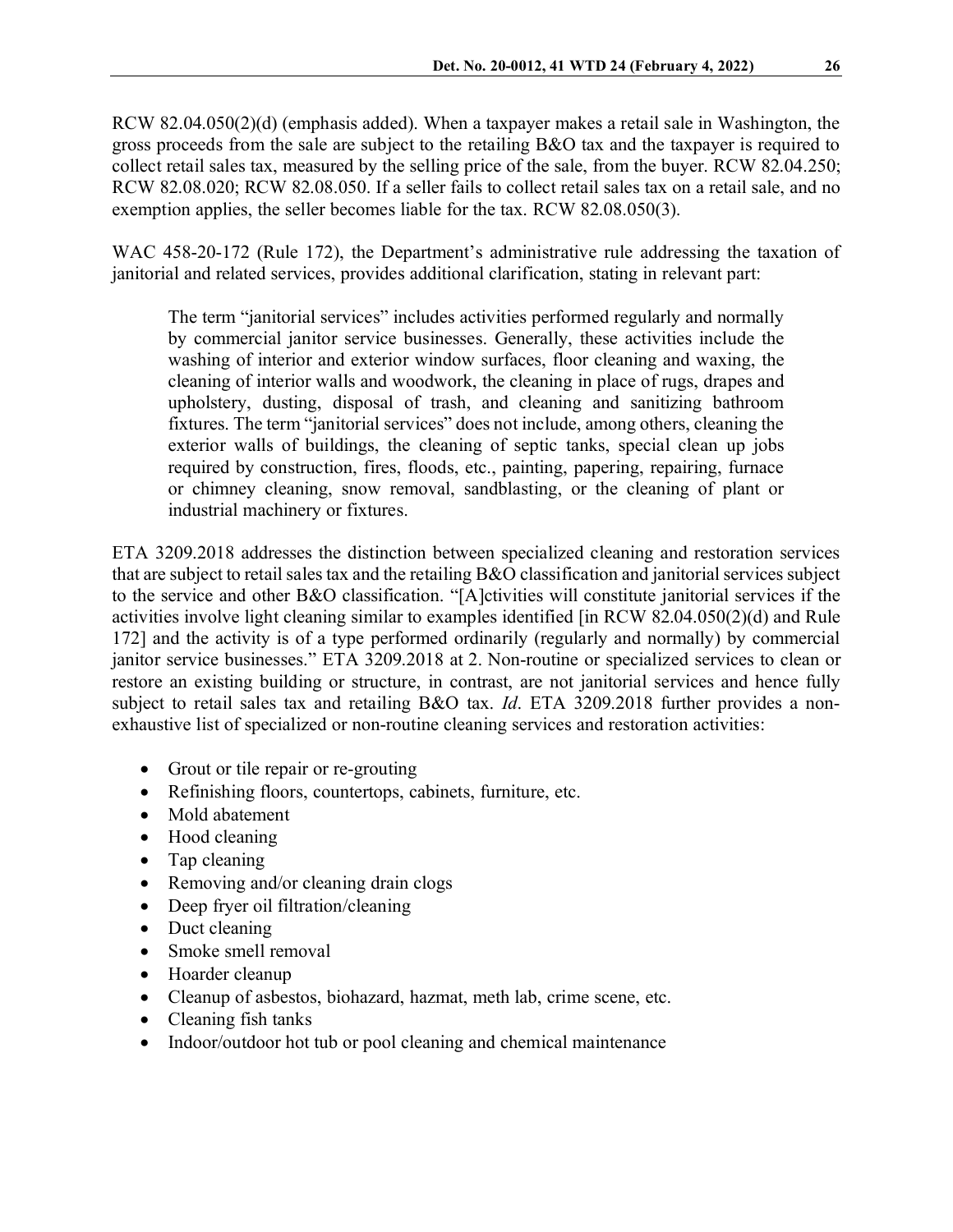(Emphasis added). Here, Taxpayer provides hot tub cleaning, a service specifically listed in ETA 3209.2018 as a non-routine or specialized service that is not a janitorial service and, therefore, fully subject to retail sales tax and retailing B&O tax.

We find Taxpayer's argument regarding the significance of the term "commercial janitor" inconsistent with RCW 82.04.050(2)(d), WAC 458-20-172, and ETA 3209.2018 and unconvincing. On one hand, Taxpayer argues ETA 3209.2018's list of non-routine cleaning services defines services by someone other than a commercial janitor. Because Taxpayer considers itself a residential, not commercial janitor, it argues the ETA list does not apply to it. On the other hand, Taxpayer argues the Department should consider it as performing janitorial services under RCW 82.04.050(2)(d) and Rule 172, even though both use the term "commercial janitor service business." . . .

In determining the meaning of statutes, we must ascertain and carry out the Legislature's intent. *G-P Gypsum Corp. v. Dep't of Revenue*, 169 Wn.2d 304, 309, 237 P.3d 256 (2010); *City of Spokane v. County of Spokane*, 158 Wn.2d 661, 672-73, 146 P.3d 893 (2006). Washington courts employ a "plain meaning" approach to interpreting statutes. Where a statute's meaning is "plain on its face," we must "give effect to the plain meaning as an expression of legislative intent." *Dep't of Ecology v. Campbell & Gwinn, LLC,* 146 Wn.2d 1, 9-10, 43 P.3d 4 (2002); Det. No. 13-0191, 33 WTD 116 (2014). The "plain meaning" of a statute "is discerned from all that the Legislature has said in the statute." *Jongeward v. BNSF R. Co.*, 174 Wn.2d 586, 594, 278 P.3d 157 (2012) (quoting *Campbell & Gwinn*, 146 Wn.2d at 9-10).

Here, RCW 82.04.050 does not define the term "commercial." Black's Law Dictionary defines commercial as "Of, relating to, or involving the buying and selling of goods; mercantile." Black's Law Dictionary (11th ed. 2019). We find that the plain meaning of the statute is that a "commercial janitor service business" is a business that sells janitorial services and that the statute makes no distinction between sales to "residential" and "commercial" customers. Taxpayer's reliance on the word "commercial" is unfounded.

Regarding Taxpayer's other arguments, Taxpayer is correct that WAC 296-17A-6602-03 does include the cleaning of spas and hot tubs in a definition of "janitorial cleaning services, N.O.C." However, the purpose of WAC 296-17A-6602-03 is to establish job classifications for Washington workers' compensation insurance. This rule was promulgated by the Department of Labor & Industries and has no bearing on the correct classification of Taxpayer's B&O tax revenue.

Finally, Taxpayer argues its hot tub cleaning services are routine and therefore janitorial services. However, the non-exhaustive list from ETA 3209.2018 includes hot tub cleaning because it is by its nature non-routine *or* specialized. Taxpayer does not establish that hot tub cleaning itself is a janitorial service in contradiction of ETA 3209.2018.

For the reasons stated above, we deny Taxpayer's petition.